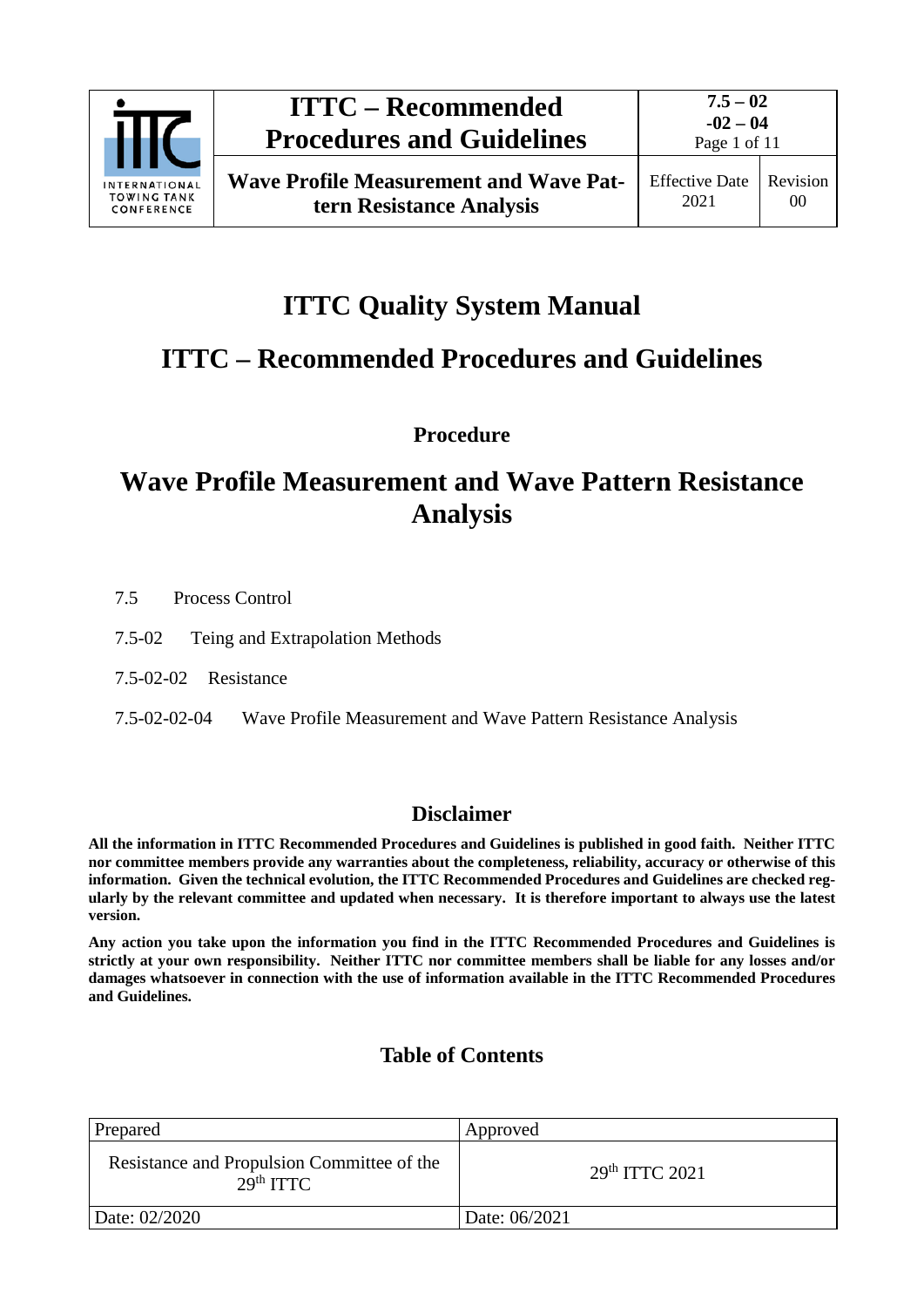

# **ITTC – Recommended Procedures and Guidelines Wave Profile Measurement and Wave Pat-**

**tern Resistance Analysis**

| 1.            |       | <b>PURPOSE OF PROCEDURE 3</b>      |  |
|---------------|-------|------------------------------------|--|
| 2.            |       |                                    |  |
| 2.1           |       | Data Reduction Equations3          |  |
| $2.2^{\circ}$ |       | Definition of Variables3           |  |
| 3.            |       | <b>DESCRIPTION OF PROCEDURE  3</b> |  |
| 3.1           |       |                                    |  |
| 3.2           |       |                                    |  |
|               | 3.2.1 |                                    |  |
|               |       | 3.2.2 Wave measurement method 4    |  |
|               |       |                                    |  |
|               |       | 3.2.4 Wave sensor arrangement 5    |  |
|               | 3.2.5 |                                    |  |
|               |       | 3.3 Measurement System 5           |  |
|               | 3.3.1 |                                    |  |
|               | 3.3.2 |                                    |  |
|               | 3.3.3 |                                    |  |
|               | 3.3.4 |                                    |  |
|               | 3.3.5 |                                    |  |
|               |       |                                    |  |
| 4.            |       | DATA REDUCTION AND ANALYSIS        |  |

| Coordinate System 7<br>4.1                                                                                       |  |
|------------------------------------------------------------------------------------------------------------------|--|
| Truncation Treatment 7<br>4.2                                                                                    |  |
| <b>Wave Pattern Resistance Analysis7</b><br>4.3                                                                  |  |
| 5.                                                                                                               |  |
| 6.                                                                                                               |  |
| 6.1                                                                                                              |  |
| 6.2                                                                                                              |  |
| 7.                                                                                                               |  |
| APPENDIX A. EXAMPLE OF WAVE<br>PATTERN RESISTANCE<br><b>CALCULATION FROM WAVE</b><br>PROFILE MEASUREMENT DATA 10 |  |
| A.1. Wave Profile Measurement Data10                                                                             |  |
| A.2. Wave pattern resistance analysis10                                                                          |  |
| A.2.1. Wave pattern extrapolation after                                                                          |  |
| A.2.2. Wave amplitude spectrum                                                                                   |  |
| A.2.3. Wave pattern resistance calculation                                                                       |  |

[....................................................11](#page-10-1)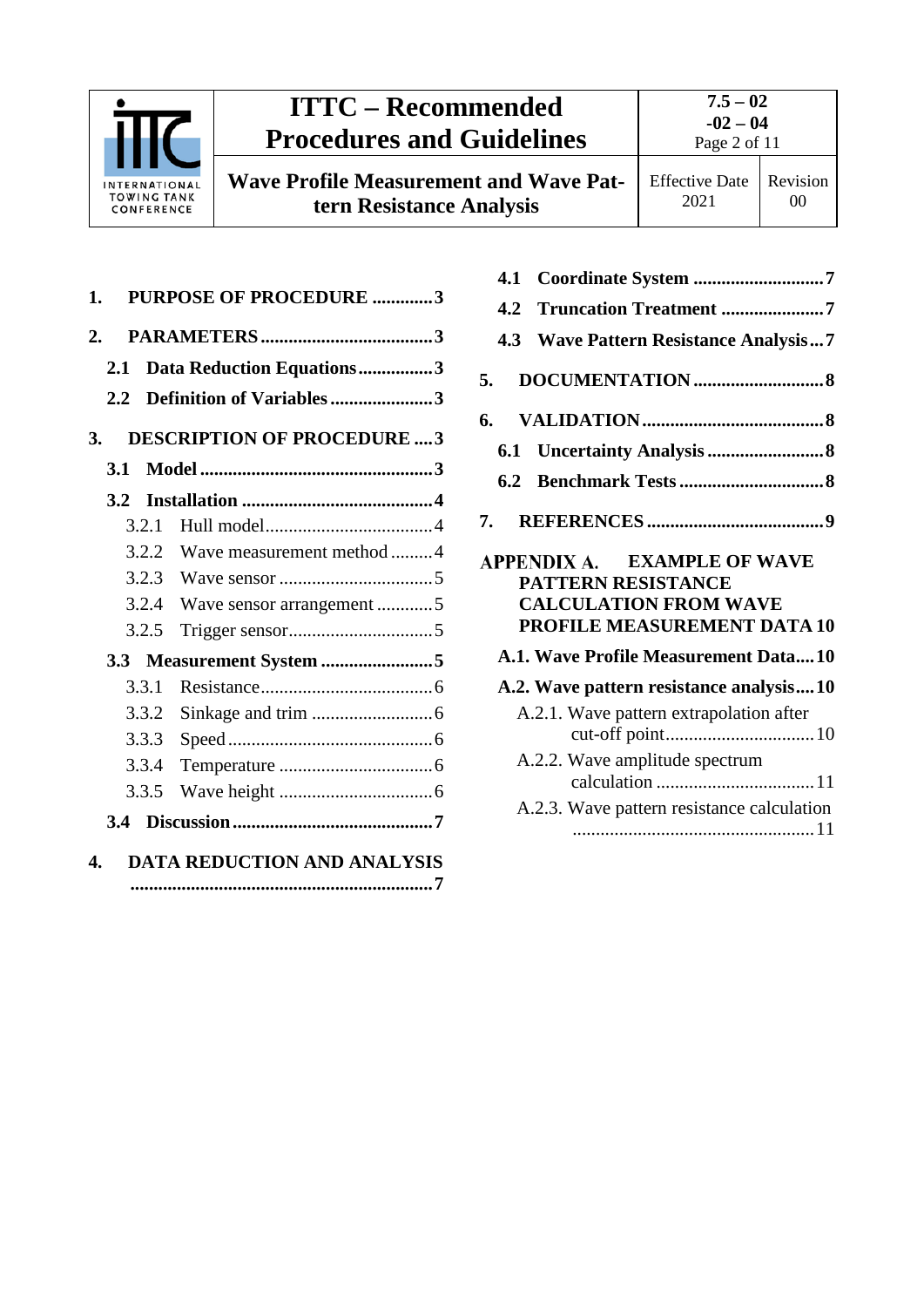

# **Wave Profile Measurement and Wave Pattern Resistance Analysis**

#### <span id="page-2-0"></span>**1. PURPOSE OF PROCEDURE**

The purpose of the procedure is to provide guidance in the towing tank wave profile measurement by longitudinal wave cut method and in the wave pattern resistance analysis. The wave profile and wave pattern resistance are useful for validating the numerical method and evaluating hull form.

The procedure is mainly applicable for conventional displacement vessels which have relatively significant wave pattern resistance portion of the total calm water resistance at given measurement speeds. The water depth Froude number should not exceed 0.5 to avoid shallow water effect. Careful estimation for the blockage effect should be made.

The measurement for wave profile attached to ship model and breaking waves are not included in the procedure.

The wave profile measurement and wave pattern resistance analysis is recommended to be performed along with routine resistance test, to compare the difference with wave making resistance from the resistance test.

## <span id="page-2-2"></span><span id="page-2-1"></span>**2. PARAMETERS**

#### **2.1 Data Reduction Equations**

Wave number  $K_0 = \frac{g}{V^2}$ 

Longitudinal wave number

<span id="page-2-3"></span>Transverse wave number  $u = \omega \tan \theta$ 

## **2.2 Definition of Variables**

- b Width of the towing tank (m)
- $C(\theta)$  Cosinoidal function of far field wave amplitude
- 
- $F(u)$  Component of free wave spectrum<br> $G(u)$  Component of free wave spectrum

 $G(u)$  Component of free wave spectrum<br> $L_{\rm pp}$  Length between perpendiculars (m  $L_{\rm PP}$  Length between perpendiculars (m)<br>  $R_{\rm WP}$  Wave pattern resistance (N)

- Wave pattern resistance  $(N)$
- $S(\theta)$ Sinusoidal function of far field wave amplitude
	- $V$  Model speed  $(m/s)$ Effective measured distance between first measured wave position and the
	- $x_c$ encountered reflection wave position by tank wall (m)
- $y_c$ Distance between measured wave cut
- and model longitudinal plane (m)
- $\alpha$  Kelvin angle (°)
- $\theta$  Wave direction (°)
- $\xi$  Wave height (m)
- <span id="page-2-4"></span> $\rho$  Mass density of water (kg/m<sup>3</sup>)

## <span id="page-2-5"></span>**3. DESCRIPTION OF PROCEDURE**

#### **3.1 Model**

 $cos\theta$ 

The model should be made according to the ITTC Recommended Procedure 7.5-01-01-01, Ship Models. The weight and trim condition of the ballasted model should be kept the same as the condition for the resistance test.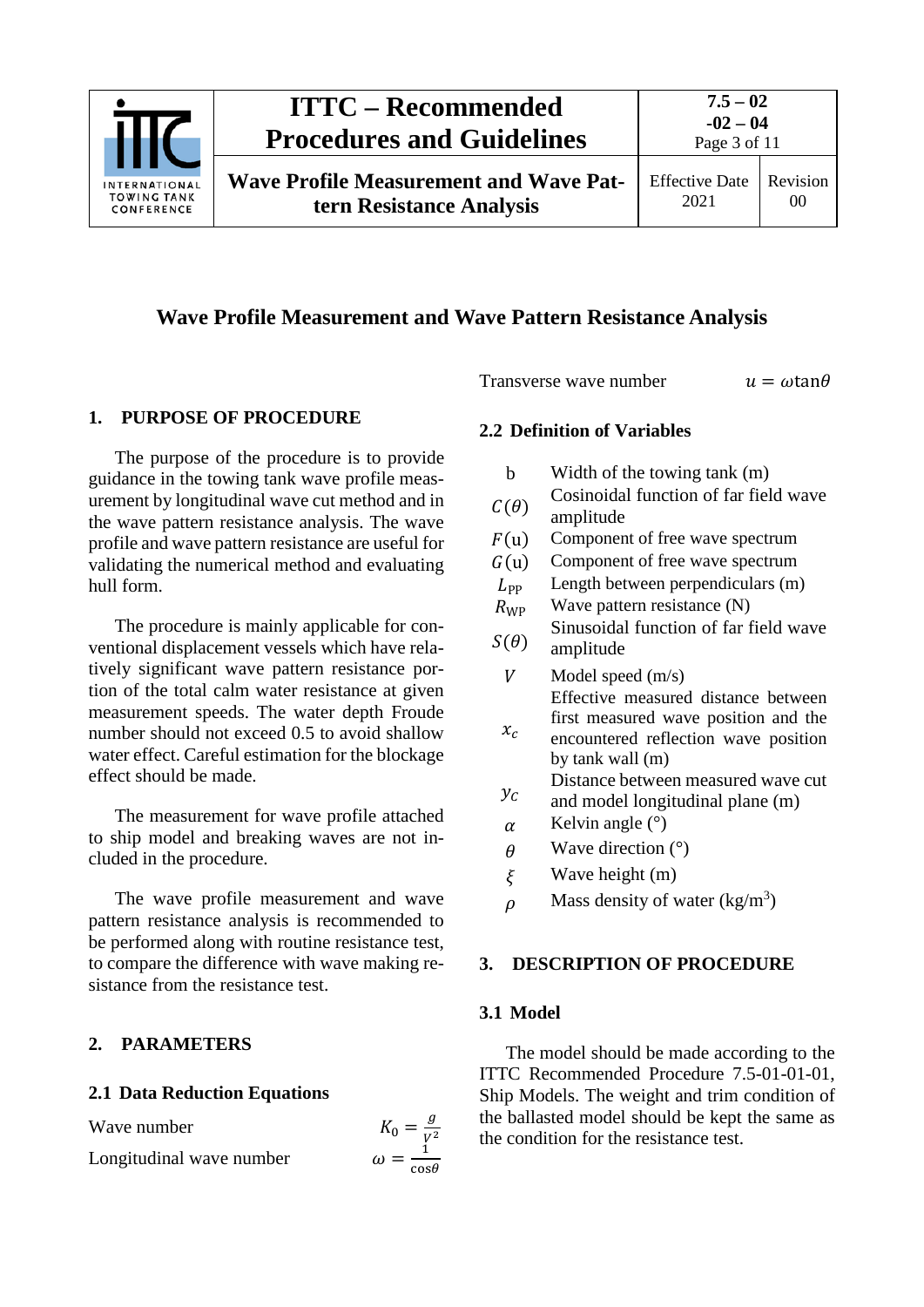|                                                   | <b>ITTC – Recommended</b><br><b>Procedures and Guidelines</b>             |                               | $7.5 - 02$<br>$-02 - 04$<br>Page 4 of 11 |  |
|---------------------------------------------------|---------------------------------------------------------------------------|-------------------------------|------------------------------------------|--|
| INTERNATIONAL<br><b>TOWING TANK</b><br>CONFERENCE | <b>Wave Profile Measurement and Wave Pat-</b><br>tern Resistance Analysis | <b>Effective Date</b><br>2021 | Revision<br>00                           |  |

The recognized turbulent simulation method is recommended to be kept as the condition during the resistance test, although it may not be necessary for the far field wave profile measurement.

# <span id="page-3-1"></span><span id="page-3-0"></span>**3.2 Installation**

# 3.2.1 Hull model

During the wave profile measurement, the model should be connected to the towing carriage as the same way for the resistance test.

For sufficient wave profile measurement length, the model is recommended to be placed a certain distance away from tank central longitudinal plane for some relatively big model and (or) narrow tank cases.

#### <span id="page-3-2"></span>3.2.2 Wave measurement method

Three wave measurement methods are generally used for wave pattern resistance analysis.

For the longitudinal wave cut method which is shown in Figure 1, at least one wave gauge is fixed to the tank wall, and placed some distance away from the model. The wave height is recorded when the model is passing the gauge. This method is generally incorporated with routine resistance test, and is widely used in towing tanks. Wave reflection by the tank wall and additional truncation reduction should be paid attention carefully.

For the transversal wave cut method, the wave gauges are generally placed  $1/2L_{PP}$  to  $L_{PP}$ after the model stern part. Wave height distribution in several transversal sections is measured. This method has few tank wall effects. However, this method is relatively complex and the measurement data is sensitive with the stern wake flow and relative deviation between the calm water and carriage rails.

Another typical wave profile measurement method is Hogben's matrix method. Four wave gauges are fixed to tank wall with certain distance between each other. Four wave profiles are measured synchronously and wave pattern resistance is calculated by the measured wave profiles.

For simply and widely using purpose, and easily incorporating with routine resistance test, the longitudinal wave profile measurement



Figure 1 Wave profile measurement setup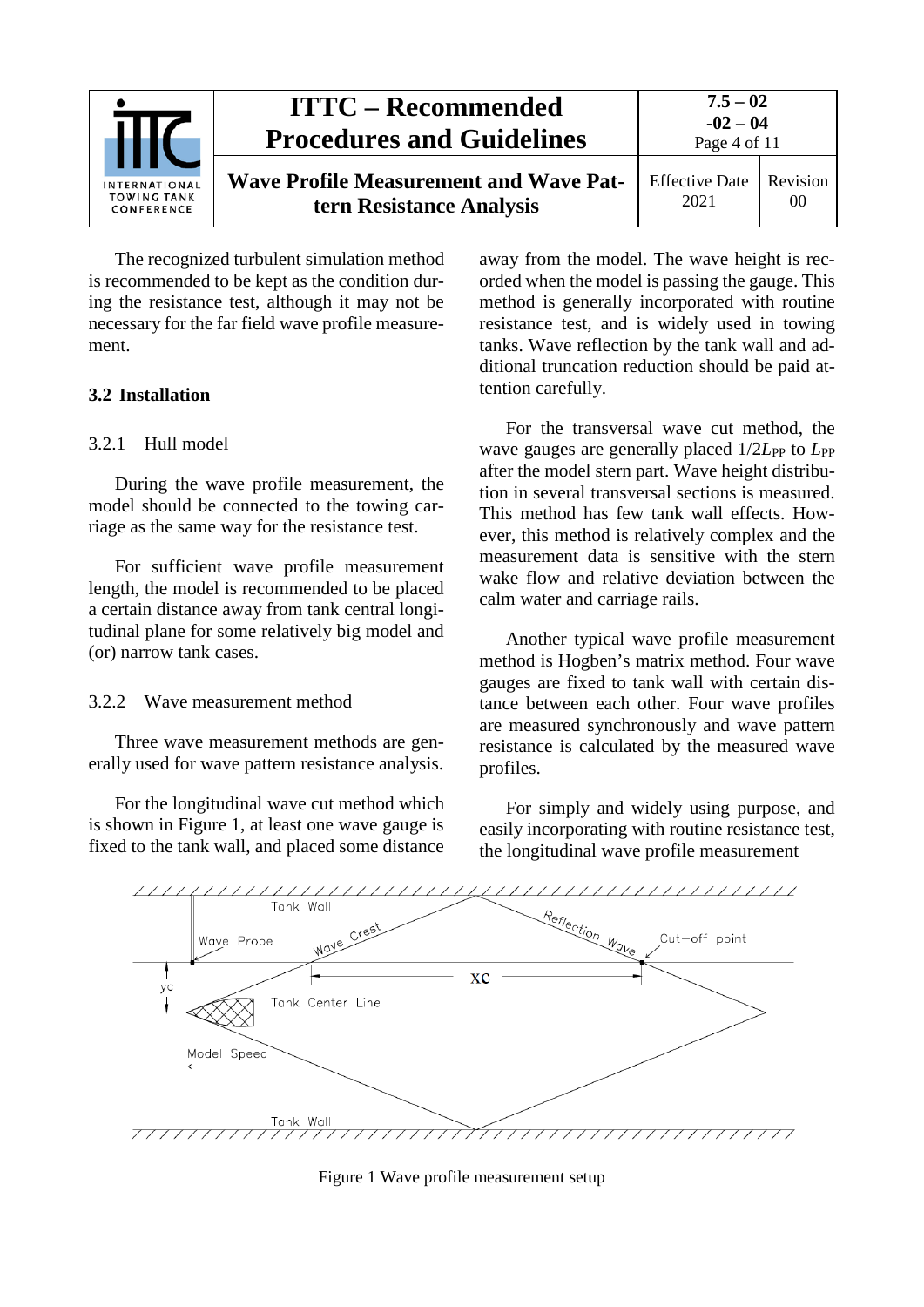|                                                          | <b>ITTC – Recommended</b><br><b>Procedures and Guidelines</b>             | $7.5 - 02$<br>$-02 - 04$<br>Page 5 of 11 |                |
|----------------------------------------------------------|---------------------------------------------------------------------------|------------------------------------------|----------------|
| <b>INTERNATIONAL</b><br><b>TOWING TANK</b><br>CONFERENCE | <b>Wave Profile Measurement and Wave Pat-</b><br>tern Resistance Analysis | <b>Effective Date</b><br>2021            | Revision<br>00 |

method and wave pattern resistance analysis is demonstrated in the procedure.

## <span id="page-4-0"></span>3.2.3 Wave sensor

Many intrusive and non-intrusive wave measurement sensors are applicable for longitudinal wave profile measurement.

The resistive and capacitive type wave gauge are widely used as intrusive method in wave tanks and towing tanks.

The non-intrusive wave sensors include optical sensors, acoustic sensors, radars, imaging methods, and combined laser-scanner and video hybrid system, etc. More details are discussed in report by Sylvain Bourdier (2014).

The ultrasonic senor is another widely used non-intrusive wave gauge, as the resistive and capacitive intrusive wave gauge. All the three kind of wave sensors with stable measurement and easy use are recommended for the longitudinal wave profile measurement, after careful calibration with a calibrated rulers or other appropriately calibrated devices.

#### <span id="page-4-1"></span>3.2.4 Wave sensor arrangement

The chosen wave sensor should be placed vertically and supported by a strut which is cantilevered from tank wall. The strut should be movable to adjust the appropriate position of the measured longitudinal plane of the model far field side wave. Figure 1 shows the typical wave profile measurement set up.

The longitudinal position of the wave sensor in the tank should provide enough time and distance for model acceleration and wave pattern stabilization.

The transverse distance  $(y_c)$  between wave sensor to the model central longitudinal plane is recommended to be varied from  $0.21L_{PP}$  (1.0B) when  $L_{PP}/B$  is smaller than 2.5) to 1.67 $L_{PP}$ , to provide sufficient measured wave distance  $x_c$  and not to introduce more bow unsteady breaking wave into the wave sensor. Each towing tank may have their own  $y_c$  range according to their own experience for the specific ship model type and speed range.

The effective measured wave distance  $x_c$  is important for wave pattern resistance analysis and is affected by the transverse distance  $(y<sub>c</sub>)$ , the model size and tank width. Generally, the big model and narrow tank width reduce the effective measured wave distance  $x_c$  and affect the accurancy of the wave pattern resistance analysis. To minimize the effect, the model is recommended to be offset away from the wave sensor side and parrallel to the tank center line.

## <span id="page-4-2"></span>3.2.5 Trigger sensor

A trigger system is generally used for starting the wave measurement data recording when the model is approaching the wave probe, in order to determine the measured wave position relative to the model length. The trigger sensor location, trigger effectiveness and responsive sensitivity should be carefully checked with known carriage speed and known model position before the measurement.

#### <span id="page-4-3"></span>**3.3 Measurement System**

Figure 2 shows a typical measurement system combining with rountine resistance test. The following quantities are measured:

- • Resistance
- • Sinkage and trim
- • Model speed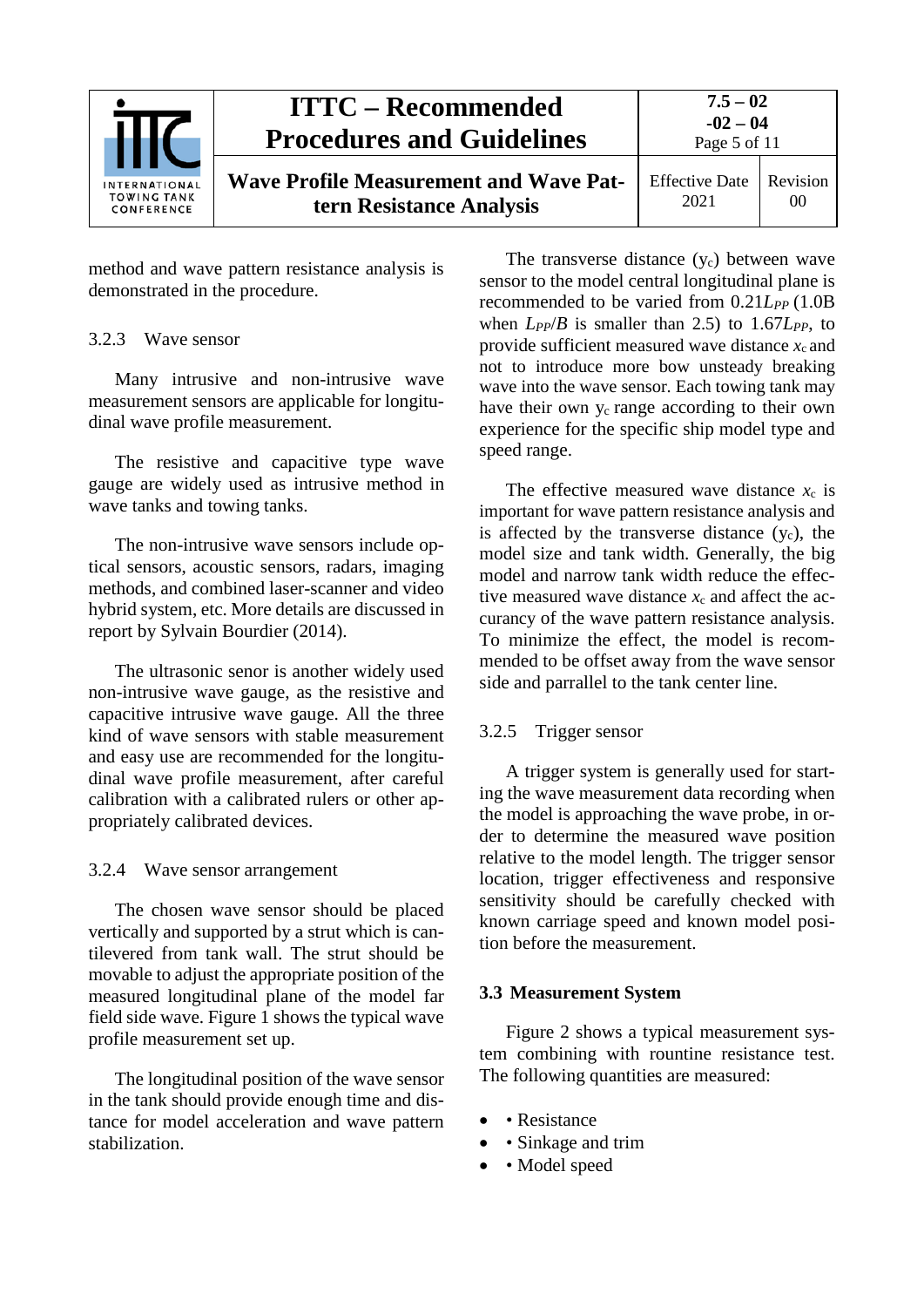

- Water temperature • Wave height
	-



Figure 2 Wave profile and resistance measurement system

# <span id="page-5-0"></span>3.3.1 Resistance

The resistance is generally measured as complementary test of the wave profile measurement according to ITTC Recommended Procedure 7.5-02-02-01, Resistance Test, to make comparisons between measured wave making resistance by resistance test and wave pattern resistance derived from the wave profile measurement data.

# <span id="page-5-1"></span>3.3.2 Sinkage and trim

The sinkage and trim should be measured according to ITTC Recommended Procedure7.5-02-02-01, Resistance Test. For numerical method validation purpose, the model may be captive and restrained from free heave and pitch motion. Captive pre-setting sinkage and trim condition should be documented during the test.

# <span id="page-5-2"></span>3.3.3 Speed

The model speed should be measured according to ITTC Recommended Procedure 7.502-02-01, Resistance Test. The speed should be documented for each wave profile measurement run.

# <span id="page-5-3"></span>3.3.4 Temperature

The water temperature should be measured at a depth near half of the model draught using a calibrated thermometer.

# <span id="page-5-4"></span>3.3.5 Wave height

The resistive, capacitive or ultrasonic wave probe is generally used for measuring the wave height at certain longitudinal cut.

The wave probe should be calibrated regularly or before the test by a calibrated water level height. And the wave probe should be carefully checked before, during and after the wave measurement, to avoid the zero drifting, tank water level change or other unexpected uncertainty sources.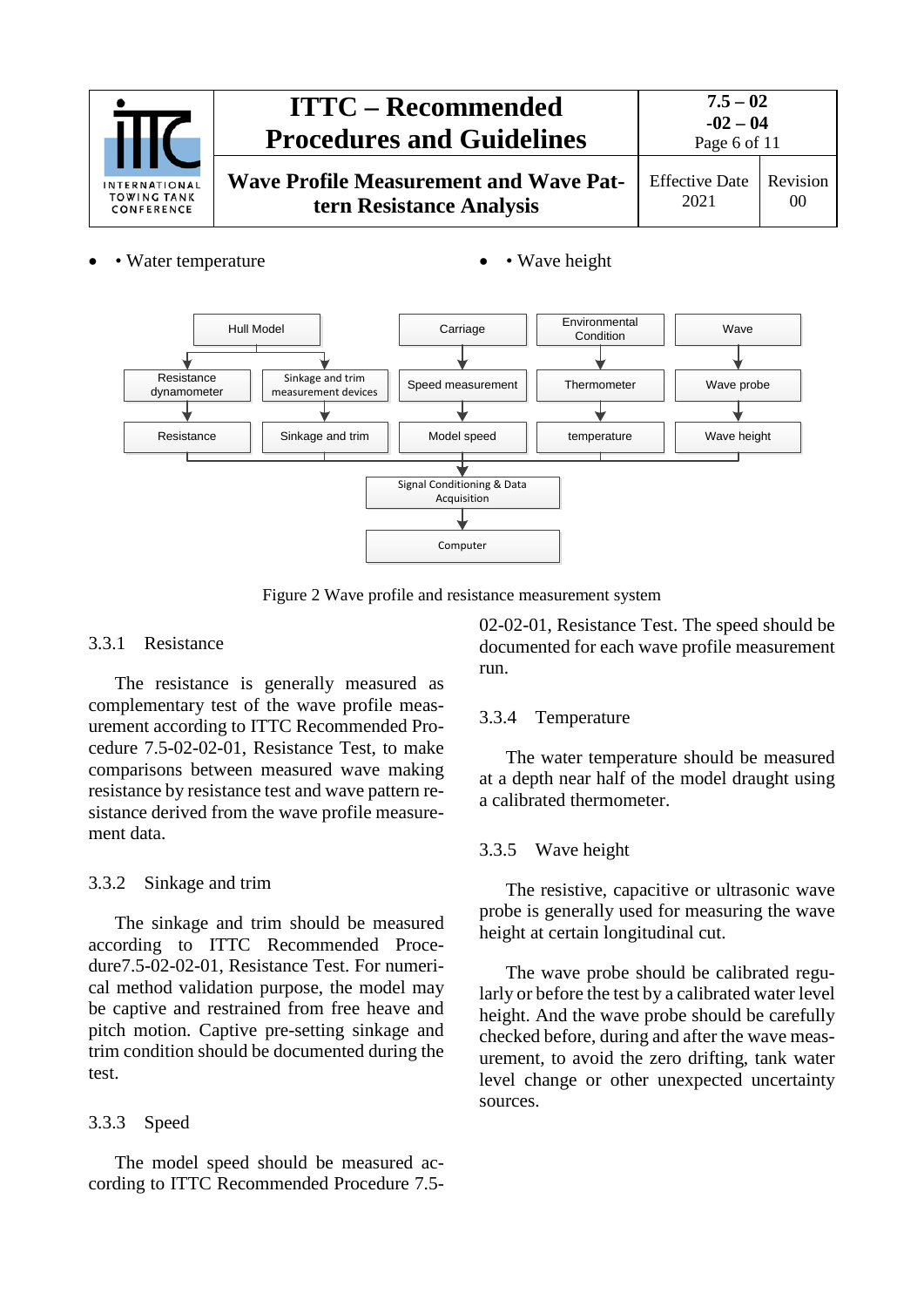

# <span id="page-6-0"></span>**3.4 Discussion**

- The side wave absorber along the wave sensorside of the tank should be lifted above the calm water surface for an enough distance or removed to minimize the wave disturbance and increase the measured wave distance *x*c. However, absorber at the opposite can be used
- The wave probe signal should be monitored continuously to help deciding the next measurement run. The residual current underneath the water surface should be monitored by the current meter if available. The waiting time between consecutive runs should be longer than that during the resistance test if the side wave absorber is disabled.
- Repeat runs for specific test condition are recommended to check the data, and averaged value of the repeat runs may reduce the uncertainty of the wave height.
- The sampling frequency for the wave height is recommended to be appropriate for the wave profile changes according to tank's experience.

#### <span id="page-6-2"></span><span id="page-6-1"></span>**4. DATA REDUCTION AND ANALYSIS**

#### **4.1 Coordinate System**

The coordinate system for the wave profile measurements is defined with the *x*-axis being parallel to model centreline, the *y*-axis pointing to starboard of ships and the *z*-axis being perpendicular to the calm water surface. The forward perpendicular is denoted at  $x/L_{PP}=0$ , and the aft perpendicular is denoted at  $x / L_{PP} = 1.0$ .

#### <span id="page-6-3"></span>**4.2 Truncation Treatment**

The measured wave profile signal is truncated before the reflected waves by tank wall reaching to the cut-off point as shown in Figure 1. The wave profile after the cut-off point is extrapolated by introducing an analytical asymptotic expression.

$$
\xi(x, y_c) = \frac{c_1 \cos x - c_2 \sin x}{\sqrt{c_3 + x}} \tag{1}
$$

where the coefficients  $c_1$ ,  $c_2$  and  $c_3$  can be determined based on a regression on the signal before truncation. Hence, sufficient effective wave length is recommended for the accuracy of truncation correction.

#### <span id="page-6-4"></span>**4.3 Wave Pattern Resistance Analysis**

Newman- Sharma Method is recommended for the wave pattern resistance analysis.

The far field wave elevations generated by a body travelling at constant speed with no confinement are given by.

$$
\xi(x,y) = \int_{-\frac{\pi}{2}}^{+\frac{\pi}{2}} C(\theta) \cos[K_0 s e c^2 \theta(x \cos \theta + y \sin \theta)] d\theta
$$
  
+ 
$$
\int_{-\frac{\pi}{2}}^{+\frac{\pi}{2}} S(\theta) \sin[K_0 s e c^2 \theta(x \cos \theta + y \sin \theta)] d\theta
$$
 (2)

where  $K_0$  is the wave number.  $\theta$  is the angle between *x*-axis and the direction of propagation of a given wave component,  $C(\theta)$  and  $S(\theta)$  are cosinusoidal function and sinusoidal function of the far field wave amplitude respectively.

The wave pattern resistance then can be integrated from the following equation:

$$
R_{\rm WP} = \frac{\pi}{2} \rho V^2 \int_{-\frac{\pi}{2}}^{+\frac{\pi}{2}} [C^2(\theta) + S^2(\theta)] \cos^3 \theta d\theta \quad (3)
$$

The cosinusoidal and sinusoidal wave amplitude function can be obtained by a Fourier transform of the wave height measurements along a longitudinal cut.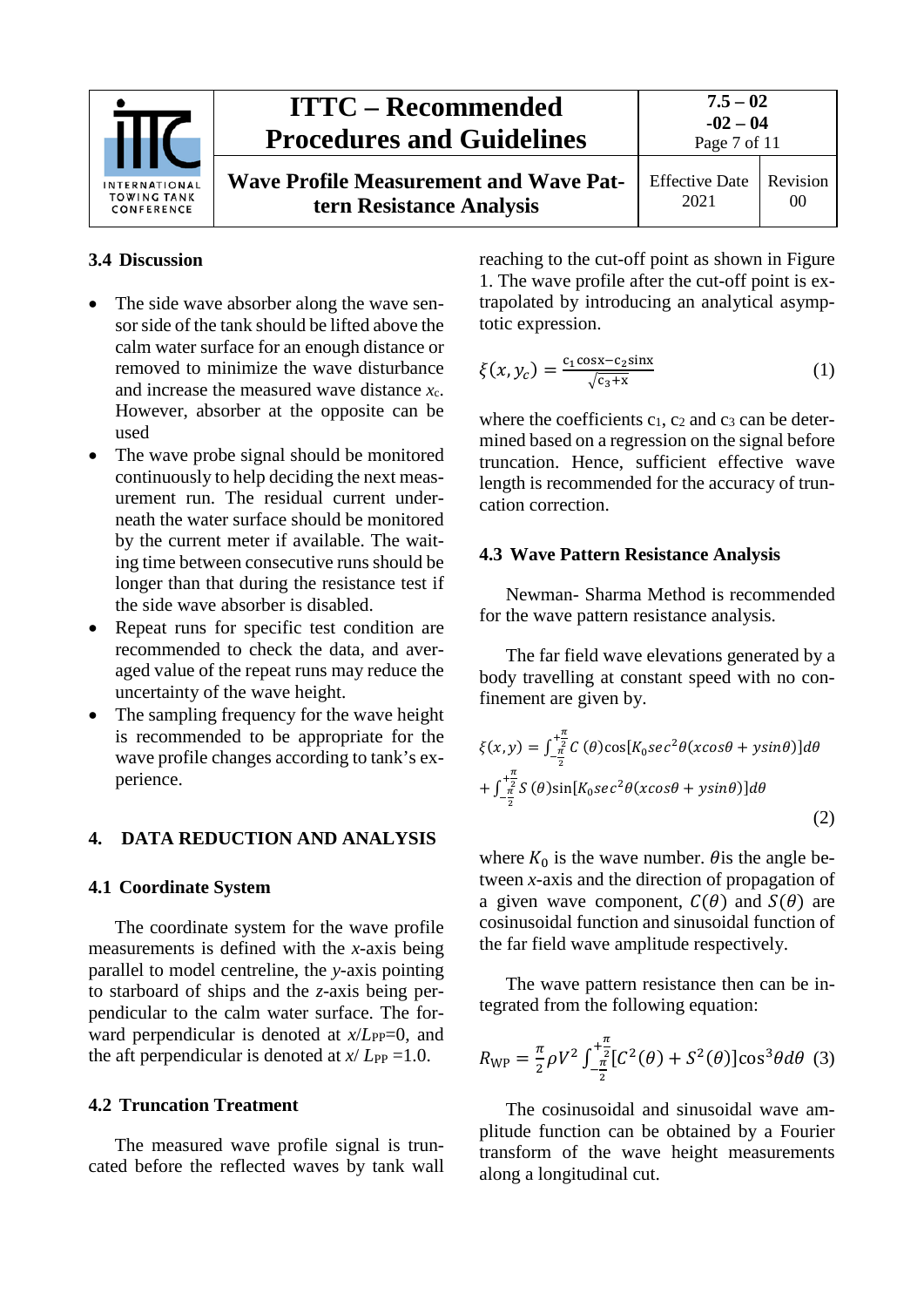

# **ITTC – Recommended Procedures and Guidelines Wave Profile Measurement and Wave Pat-**Effec

**7.5 – 02 -02 – 04**  $P<sub>909</sub>$  8 of 11

**tern Resistance Analysis**

2021 Revision 00

$$
C(\omega, y_c) + iS(\omega, y_c) =
$$
  

$$
\int_{-\infty}^{+\infty} \sqrt{\omega^2 - 1} \xi(x, y_c) exp(i\omega x) dx
$$
 (4)

The far field wave amplitude spectrum coefficients  $F(u)$  and  $G(u)$  can be expressed as

$$
F(u) = \frac{4}{2\omega^2 - 1} [C(\omega, y_c) \sin(u y_c) + S(\omega, y_c) \cos(u y_c)]
$$
\n(5)

$$
G(u) = \frac{4}{2\omega^2 - 1} [C(\omega, y_c) \cos(u y_c) + S(\omega, y_c) \sin(u y_c)]
$$
\n(6)

The wave pattern resistance then can be integrated from the following equation:

$$
R_{\rm WP} = \frac{1}{16\pi} \int_{-\infty}^{+\infty} [F^2(u) + G^2(u)] \frac{\sqrt{1+4u^2}}{1+\sqrt{1+4u^2}} du \quad (7)
$$

where  $\omega$  is the longitudinal wave number,  $u$  is the transverse wave number.

# <span id="page-7-0"></span>**5. DOCUMENTATION**

The wave profile measurement report should contain at least the following information.

- Model information
	- o Model ID
	- o Draught
	- o Turbulence stimulation method, if any
	- o Scale ratio
	- o Main dimensions and hydrostatics data
- Tank dimensions including length, width and water depth
- Wave sensor location relative to model and tank
- Tank water temperature, water density and kinematic viscosity
- The following data should be recorded for each speed and each wave probe location:
- o Model speed *V*<sup>M</sup>
- o Resistance  $R_{TM}$
- $\circ$  Heave and trim by  $H_F/H_A$  or direct angular measuring device with the measurement of the sinkage at one point.
- o Wave height  $\xi$  along the longitudinal wave profile

# <span id="page-7-2"></span><span id="page-7-1"></span>**6. VALIDATION**

# **6.1 Uncertainty Analysis**

Uncertainty analysis should be performed in accordance with the ITTC Recommended Procedure 7.5-02-01-01, Guide to the Expression of Uncertainty Analysis in Experimental Hydrodynamics.

The following ITTC Recommended Procedures related to uncertainty analysis for resistance test can be used as the references for wave profile measurement uncertainty analysis.

- 7.5-02-02-02, General Guidelines for Uncertainty Analysis in Resistance Tests
- 7.5-02-02-02.1, Example for Uncertainty Analysis of Resistance Tests in Towing Tanks
- 7.5-02-02-02.2, Practical Guide for Uncertainty Analysis of Resistance Measurements in Routine Tests

# <span id="page-7-3"></span>**6.2 Benchmark Tests**

Benchmark data are described and collected in 'Benchmark Database for CFD, Validation for Resistance and Propulsion', ITTC 7.5-03- 02-02.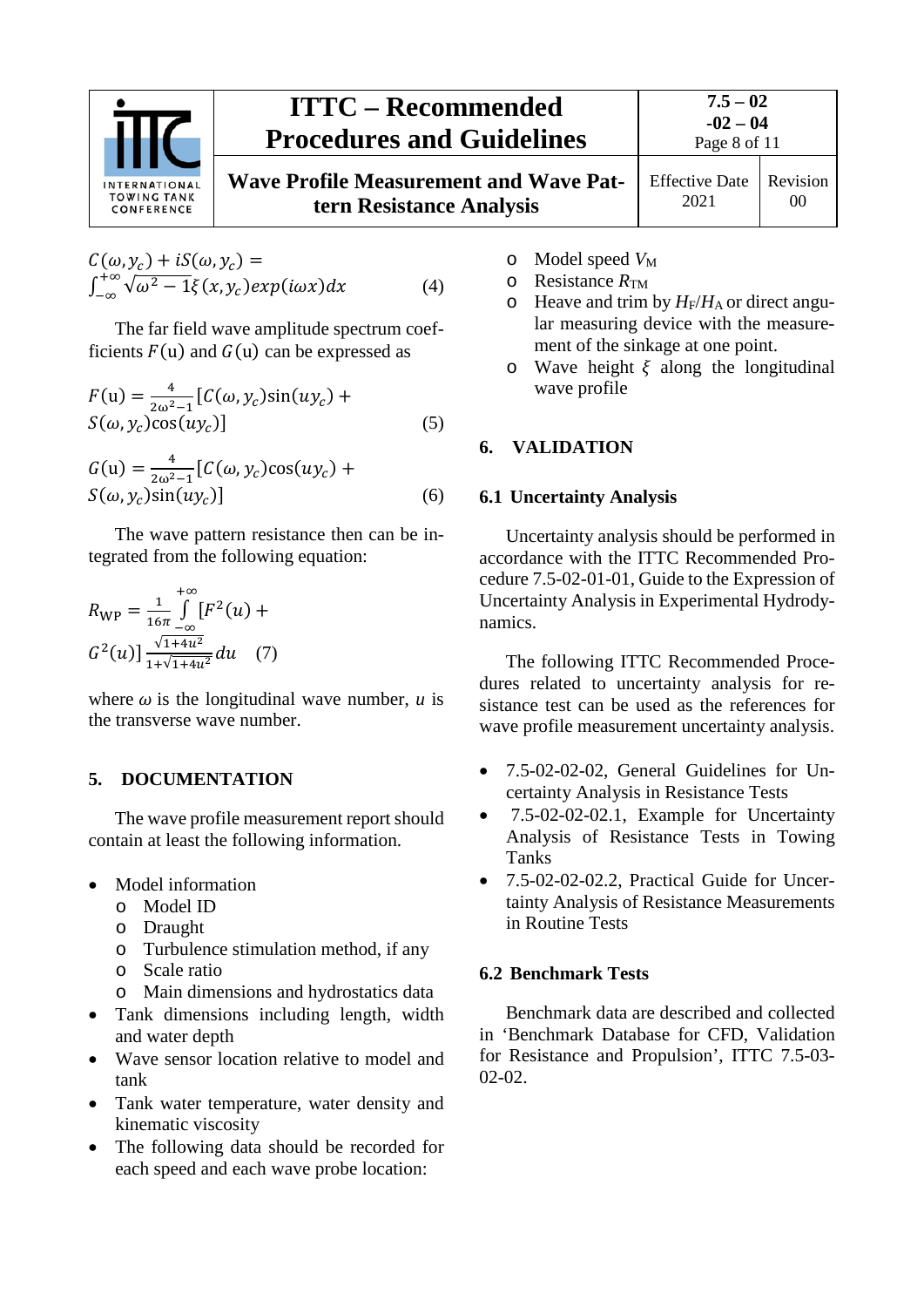

# <span id="page-8-0"></span>**7. REFERENCES**

- Bourdier, S., Dampney, K., Fernandez, H., Lopez, G., Richon, J., Non-intrusive wave field measurement, MARINET WP4 Report, 2014
- Newman, J. N., The determination of wave resistance from wave measurements along a parallel cut, Proceedings of the international seminar on theoretical wave resistance, University of Michigan, 1963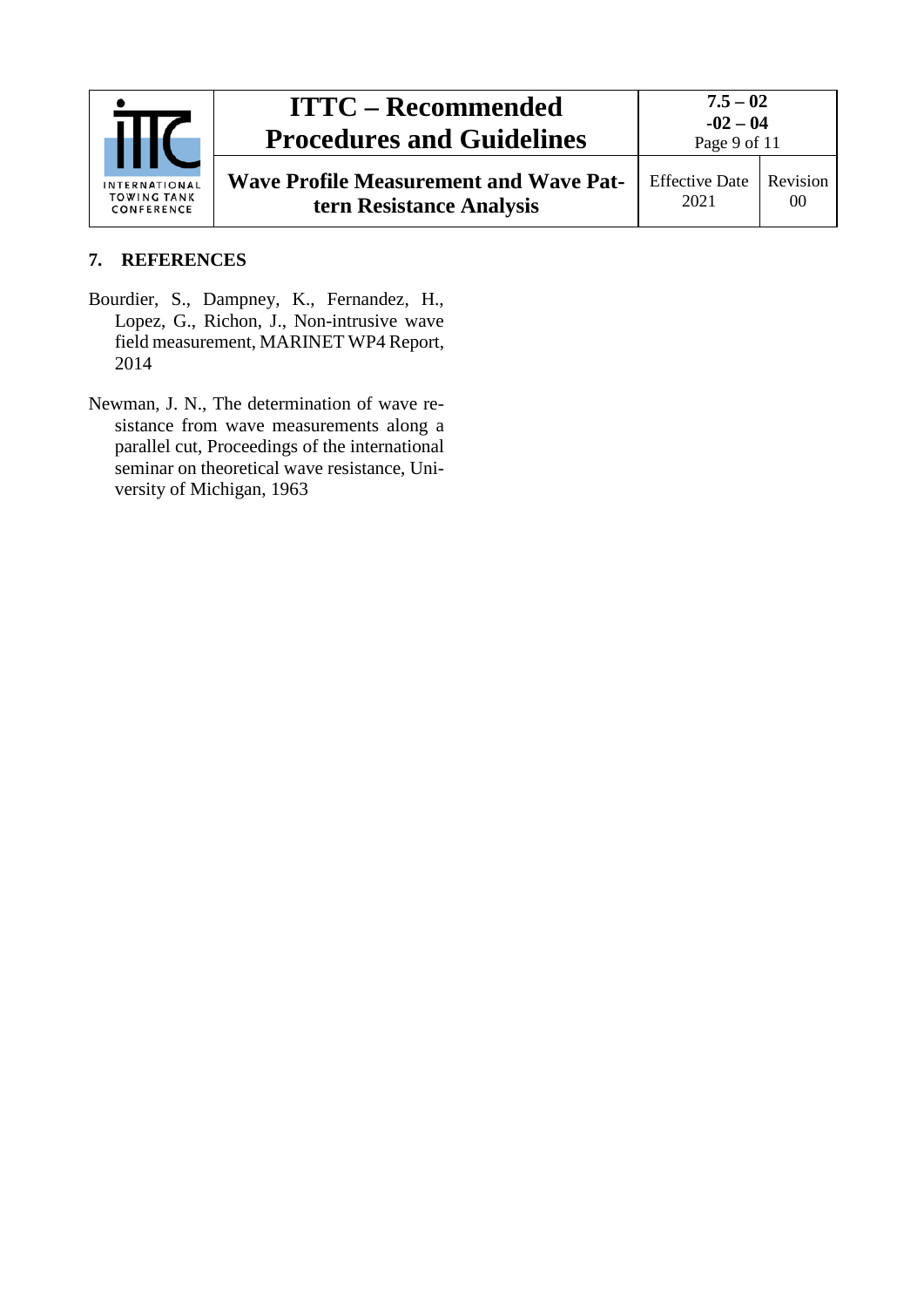

## <span id="page-9-0"></span>**EXAMPLE OF WAVE PAT-TERN RESISTANCE CALCULATION FROM WAVE PROFILE MEASURE-MENT DATA**

An example of the wave pattern resistance analysis process based on wave profile measurement data of a benchmark scaled ship model at given towing speed is descripted.

The model hull is a single propeller multipurpose cargo ship type, which has a block coefficient of 0.721 at its test condition. One longitudinal wave cut measurement data at one towing speed of 1.987m/s for the 7.052m long ship model is analyzed. The measurement was carried out in deep water towing tank of CSSRC.

#### <span id="page-9-1"></span>**A.1. Wave Profile Measurement Data**

The wave profile measurement setup is shown in Figure 3 for the example test case.



Figure 3 Wave profile measurement setup

The towing tank is 474m long, 14m wide and 7m deep. One capacitive wave probe is placed 1.5 times ship model width (1.56m) away from the tank centerline. The ideal wave cut length (35.2m) is calculated based on the Kelvin wave angle. The actual wave cut length (32m) was selected to avoid the influence of wave reflected by the tank wall.

$$
x_T = (b - y_c) / \tan 19^\circ 28' = 35.2 \text{m} \tag{8}
$$

The measured wave height data is shown in Figure 4.



Figure 4 Measured wave height curve at  $y_c = 1.5B$ 

#### <span id="page-9-3"></span><span id="page-9-2"></span>**A.2. Wave pattern resistance analysis**

#### **A.2.1. Wave pattern extrapolation after cutoff point**

Parameters used in the analysis are nondimensionalized by multiplying wave number  $K_0$ .

Wave pattern after cut-off point should be extrapolated according to equation (9). Coefficient *c*1, *c*<sup>2</sup> and *c*<sup>3</sup> can be derived by regression on the signal before truncation, where  $c_3$  can be generally set zero when the sampling wave signal is long enough. The coefficients  $c_1$ ,  $c_2$  and  $c_3$ in this example case are -0.013, 0.039 and 0 respectively.

$$
\xi(x, y_c) = \frac{c_1 \cos x - c_2 \sin x}{\sqrt{c_3 + x}}
$$
(9)



Figure 5 Extrapolated wave pattern

The extrapolated wave pattern after the cutoff point is highlighted in red colour in Figure 5.